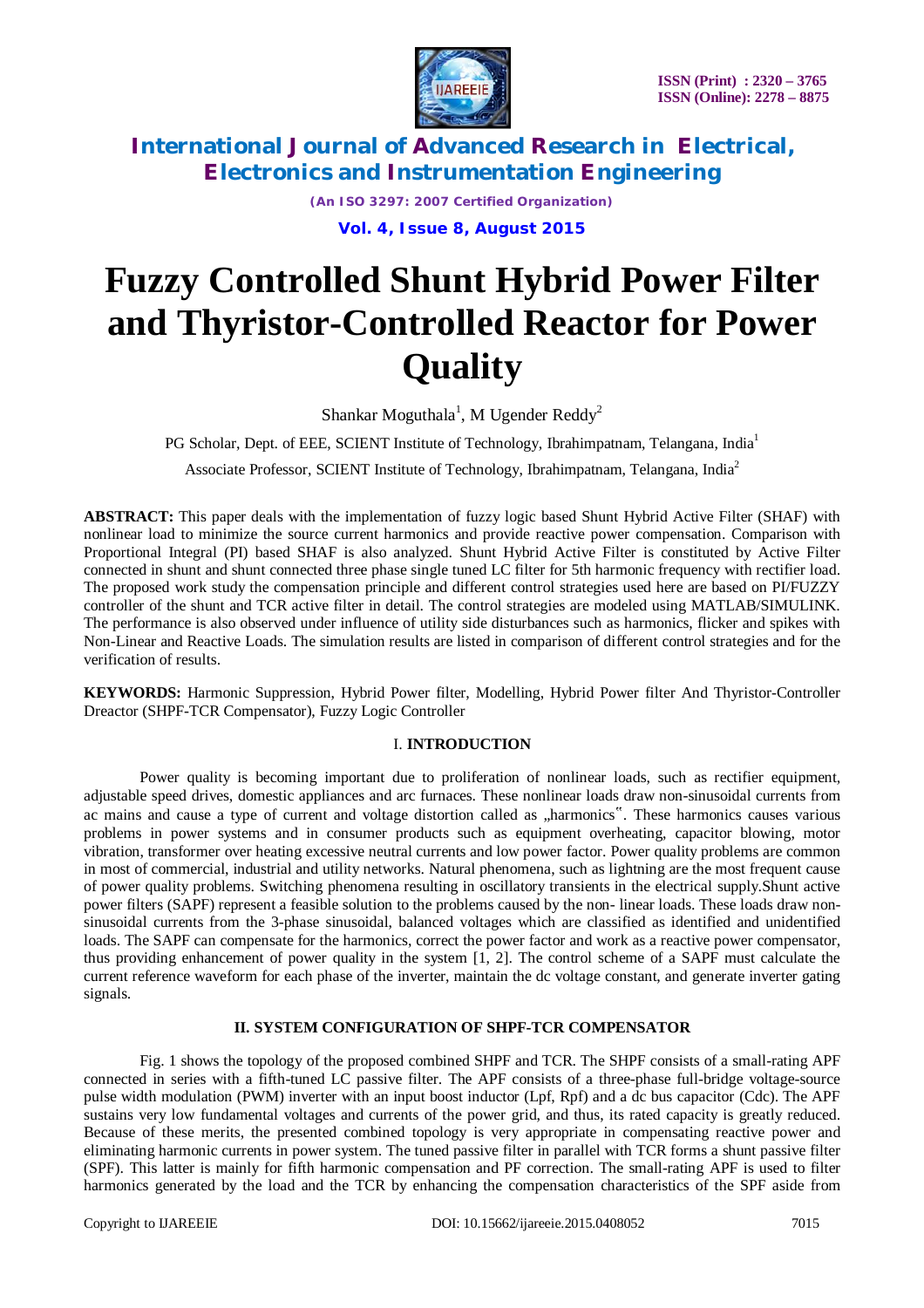

*(An ISO 3297: 2007 Certified Organization)*

**Vol. 4, Issue 8, August 2015**

eliminating the risk of resonance between the grid and the SPF. The TCR goal is to obtain a regulation of reactive power. The set of the load is a combination of a three phase diode rectifier and a three-phase star-connected resistive inductive linear load.

#### **III. MODELING AND CONTROL STRATEGY**

#### *A. Modeling of SHPF*

The system equations are first elaborated in 123 reference frame. Using Kirchhoff's voltage law, one can write

$$
v_{s1} = L_{\text{PF}} \frac{di_{c1}}{dt} + R_{\text{PF}} i_{c1} + v_{\text{CPF1}} + v_{1M} + v_{\text{MN}}
$$
  
\n
$$
v_{s2} = L_{\text{PF}} \frac{di_{c2}}{dt} + R_{\text{PF}} i_{c2} + v_{\text{CPF2}} + v_{2M} + v_{\text{MN}}
$$
  
\n
$$
v_{s3} = L_{\text{PF}} \frac{di_{c3}}{dt} + R_{\text{PF}} i_{c3} + v_{\text{CPF3}} + v_{3M} + v_{\text{MN}}
$$
  
\n
$$
v_{\text{CPF1}} = L_{T} \frac{di_{c1}}{dt} - C_{\text{PF}} L_{T} \frac{d^{2} v_{\text{CPF1}}}{dt^{2}}
$$
  
\n
$$
v_{\text{CPF2}} = L_{T} \frac{di_{c2}}{dt} - C_{\text{PF}} L_{T} \frac{d^{2} v_{\text{CPF2}}}{dt^{2}}
$$
  
\n
$$
v_{\text{CPF3}} = L_{T} \frac{di_{c3}}{dt} - C_{\text{PF}} L_{T} \frac{d^{2} v_{\text{CPF3}}}{dt^{2}}
$$
  
\n
$$
\frac{dv_{\text{dc}}}{dt} = \frac{1}{C_{\text{dc}}} i_{\text{dc}}.
$$
  
\n(1)

The switching function *ck* of the *k*th leg of the converter (for  $k = 1, 2, 3$ ) is defined as

$$
c_k = \begin{cases} 1, & \text{if } S_k \text{ is On and } S'_k \text{ is Off} \\ 0, & \text{if } S_k \text{ is Off and } S'_k \text{ is On} \\ 0, & \text{if } S_k \text{ is Off} \end{cases}
$$

A switching state function *d*nk is defined as

$$
d_{\rm nk} = \left( c_k - \frac{1}{3} \sum_{m=1}^{3} c_m \right)_{n_{(3)}}
$$

Moreover, the absence of the zero sequence in the ac currents and voltages and in the [*dnk*] functions leads to the following transformed model in the three-phase coordinates [15]:

$$
L_{\rm PF} \frac{di_{c1}}{dt} = -R_{\rm PF} i_{c1} - d_{n1} v_{\rm dc} - v_{\rm CPF1} + v_{s1}
$$

$$
L_{\rm PF} \frac{di_{c2}}{dt} = -R_{\rm PF} i_{c2} - d_{n2} v_{\rm dc} - v_{\rm CPF2} + v_{s2}
$$

Copyright to IJAREEIE DOI: 10.15662/ijareeie.2015.0408052 7016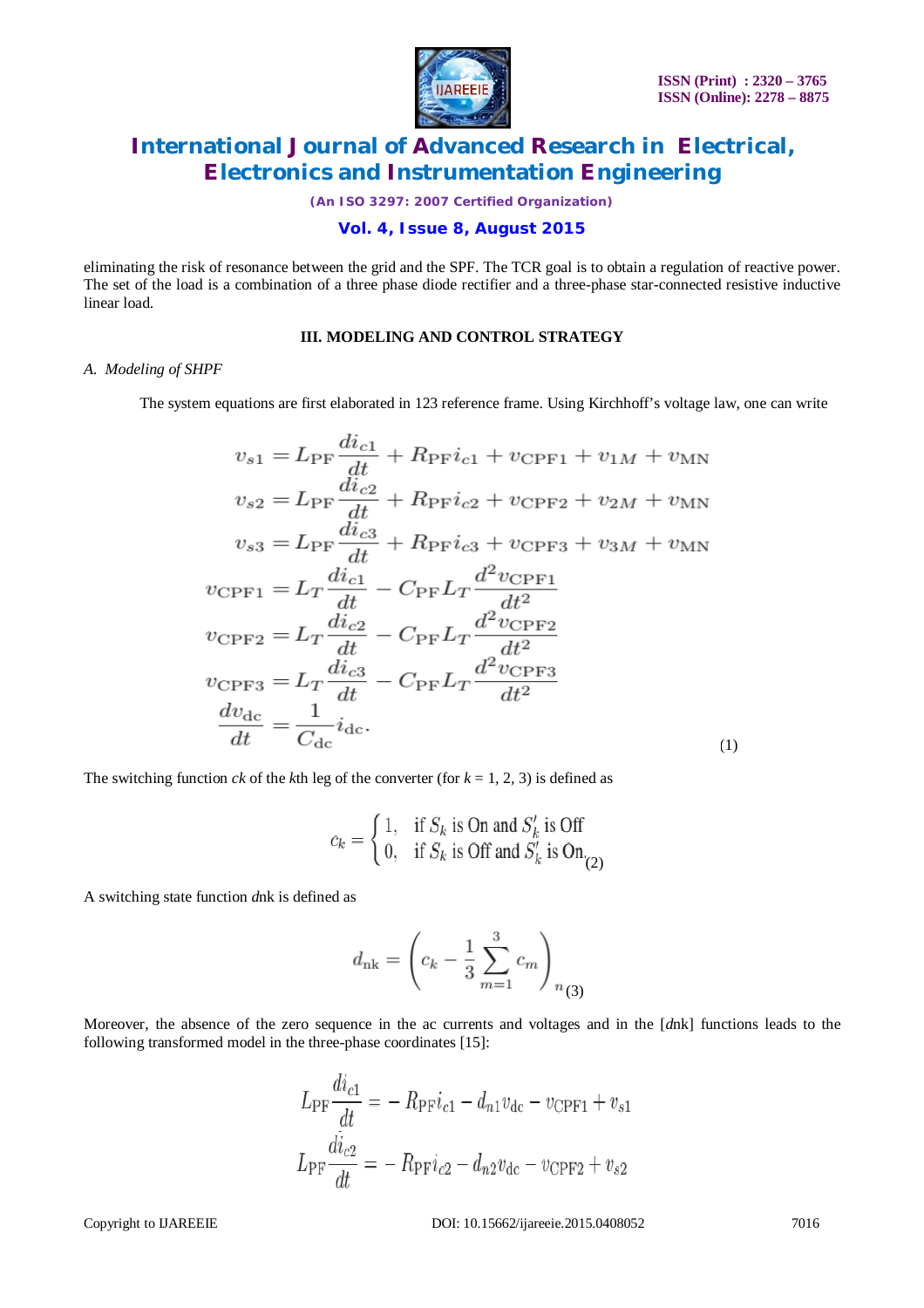

*(An ISO 3297: 2007 Certified Organization)*

#### **Vol. 4, Issue 8, August 2015**





Fig.1. Basic circuit of the proposed SHPF-TCR compensator.

The system of (4) is transformed into the synchronous orthogonal frame using the following general transformation matrix:

$$
C_{dq}^{123} = \sqrt{\frac{2}{3}} \begin{bmatrix} \cos \theta & \cos(\theta - 2\pi/3) & \cos(\theta - 4\pi/3) \\ -\sin \theta & -\sin(\theta - 2\pi/3) & -\sin(\theta - 4\pi/3) \end{bmatrix} \tag{5}
$$

where  $\theta = \omega t$  and the following equalities hold:

$$
C_{123}^{dq} = (C_{dq}^{123})^{-1} = (C_{dq}^{123})^{T}
$$

Then, by applying *dq* transformation, the state space model of the system in the synchronous reference frame.This model is nonlinear because of the existence of multiplication terms between the state variables *{id, iq, V*dc*}* and the switching state function *{d*nd*, d*nq*}*. However, the model is time invariant during a given switching state.

Furthermore, the principle of operation of the SHPF requires that the three state variables have to be controlled independently. The interaction between the inner current loop and the outer dc bus voltage loop can be avoided by adequately separating their respective dynamics.

#### *B. Harmonic Current Control*

A fast inner current loop, and a slow outer dc voltage loop, is adopted. The first two equations in the model can be written as shown in the Appendix by (27). Note that the first and the second time derivative TCR capacitor voltages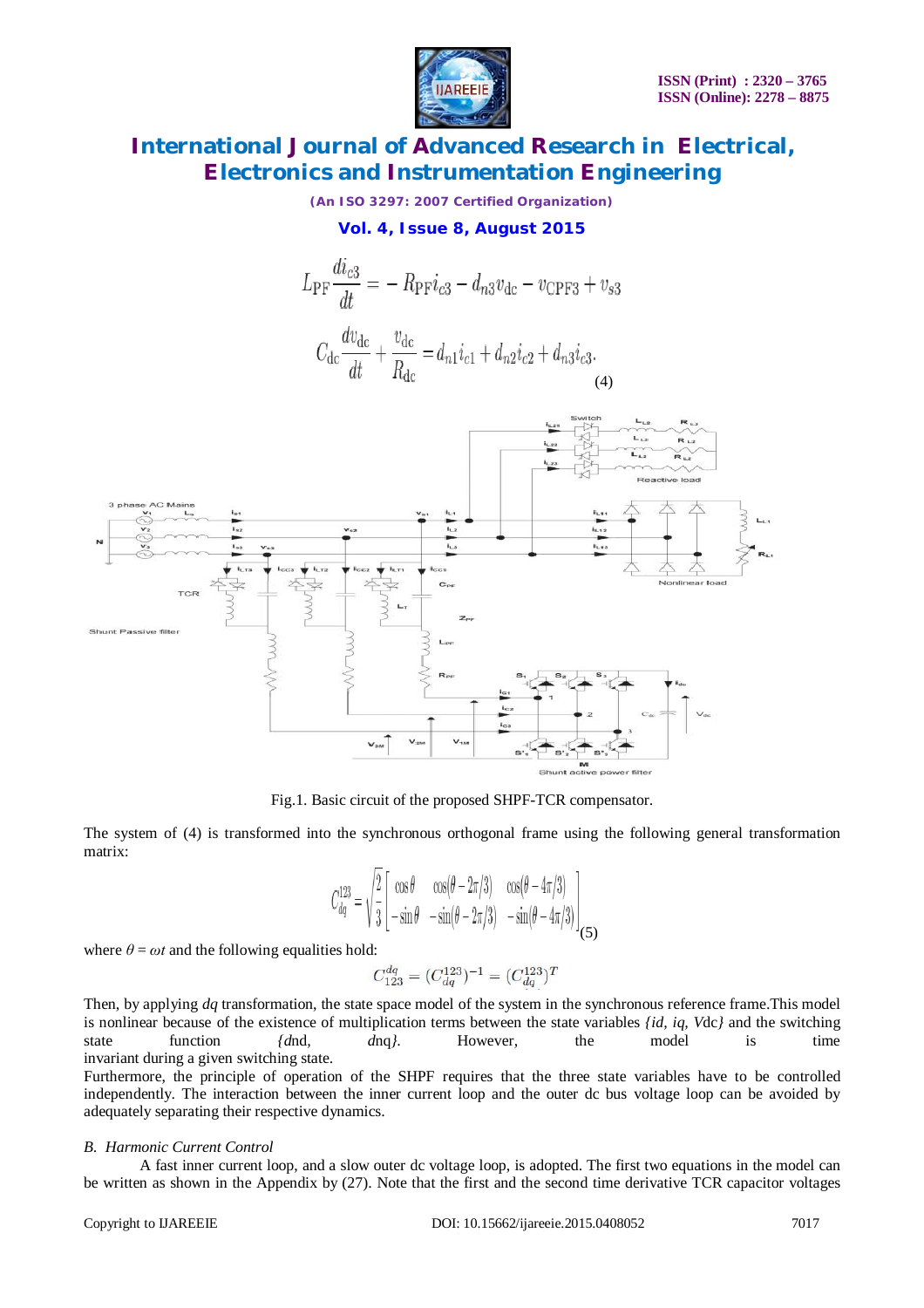

*(An ISO 3297: 2007 Certified Organization)*

#### **Vol. 4, Issue 8, August 2015**

have no significant negative impact on the performance of the proposed control technique because their coefficients are too low. Consequently, they can practically be ignored. Define the equivalent inputs by (28) as given in the Appendix.



Fig.2.Inner control loop of the current *id*.

Thus, with this transformation, the decoupled dynamics of the current tracking is obtained. The currents *id* and *iq* can be controlled independently. Furthermore, by using proportional integral compensation, a fast dynamic response and zero steady-state errors can be achieved.

#### *C. DC Bus Voltage Regulation*

In order to maintain the dc bus voltage level at a desired value, acting on *iq* can compensate the losses through the hybrid power filter components. The output of the controller is added to the *q*-component current reference *iq* as shown in Fig. 4.

The dc component will force the SHPF-TCR compensator to generate or to draw a current at the fundamental frequency.



The response of the dc bus voltage loop is a second-order transfer function and has the following form:

$$
\frac{V_{\rm dc}(s)}{V_{\rm dc}^*(s)} = 2\zeta\omega_{\rm nv}\frac{s + \frac{\omega_{\rm nv}}{2\zeta}}{s^2 + 2\zeta\omega_{\rm nv}s + \omega_{\rm nv}^2}
$$

The closed-loop transfer function of dc bus voltage regulation is given as follows: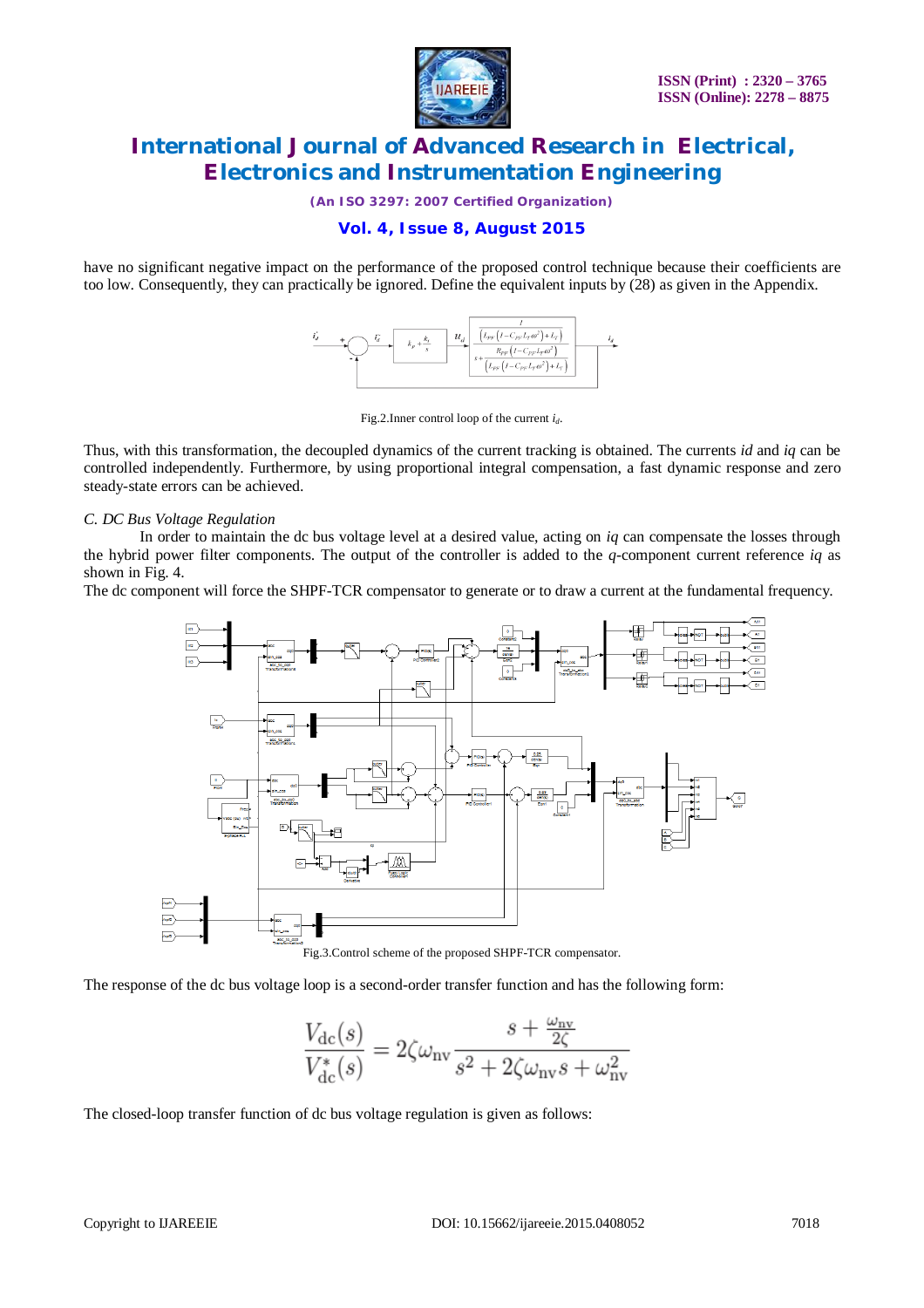

*(An ISO 3297: 2007 Certified Organization)*

### **Vol. 4, Issue 8, August 2015**



Fig.4 .TCR equivalent circuit.

#### **V. INTRODUCTION TO FUZZY LOGIC CONTROLLER**

A new language was developed to describe the fuzzy properties of reality, which are very difficult and sometime even impossible to be described using conventional methods. Fuzzy set theory has been widely used in the control area with some application to dc-to-dc converter system. A simple fuzzy logic control is built up by a group of rules based on the human knowledge of system behavior. Matlab/Simulink simulation model is built to study the dynamic behavior of dc-to-dc converter and performance of proposed controllers. Furthermore, design of fuzzy logic controller can provide desirable both small signal and large signal dynamic performance at same time, which is not possible with linear control technique. Thus, fuzzy logic controller has been potential ability to improve the robustness of dc-to-dc converters. The basic scheme of a fuzzy logic controller is shown in Fig 5 and consists of four principal components such as: a fuzzy fication interface, which converts input data into suitable linguistic values; a knowledge base, which consists of a data base with the necessary linguistic definitions and the control rule set; a decision-making logic which, simulating a human decision process, infer the fuzzy control action from the knowledge of the control rules and linguistic variable definitions; a de-fuzzification interface which yields non fuzzy control action from an inferred fuzzy control action [10].



Fig.5. General Structure of the fuzzy logic controller on closed-loop system

The fuzzy control systems are based on expert knowledge that converts the human linguistic concepts into an automatic control strategy without any complicated mathematical model [10]. Simulation is performed in buck converter to verify the proposed fuzzy logic controllers.



Fig.6. Block diagram of the Fuzzy Logic Controller (FLC) for dc-dc converters

#### *Fuzzy Logic Membership Functions:*

The dc-dc converter is a nonlinear function of the duty cycle because of the small signal model and its control method was applied to the control of boost converters. Fuzzy controllers do not require an exact mathematical model. Instead, they are designed based on general knowledge of the plant. Fuzzy controllers are designed to adapt to varying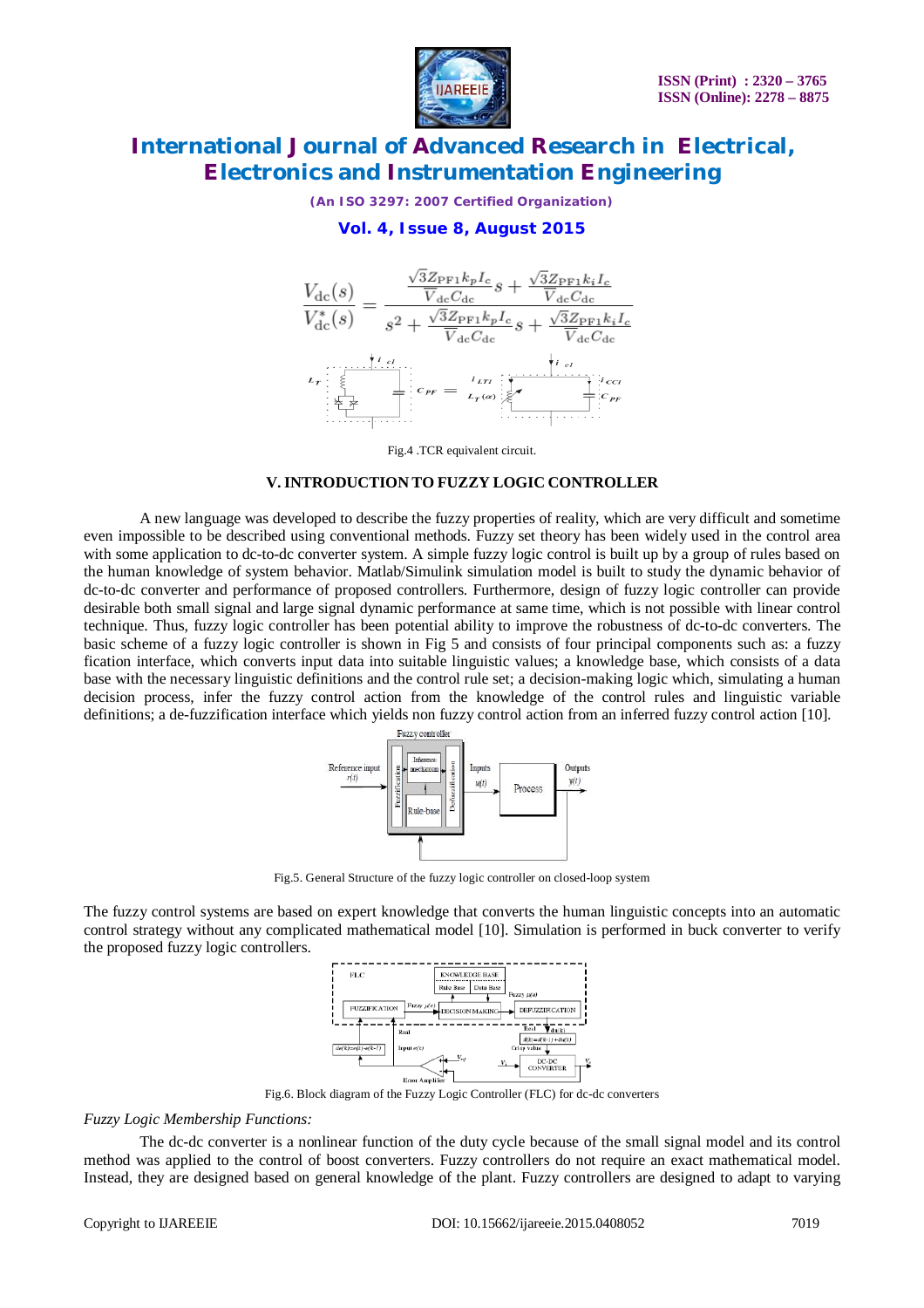

*(An ISO 3297: 2007 Certified Organization)*

### **Vol. 4, Issue 8, August 2015**

operating points. Fuzzy Logic Controller is designed to control the output of boost dc-dc converter using Mamdani style fuzzy inference system. Two input variables, error (e) and change of error (de) are used in this fuzzy logic system. The single output variable (u) is duty cycle of PWM output.



Fig.8. The Membership Function plots of change error

#### *Fuzzy Logic Rules:*

The objective of this dissertation is to control the output voltage of the boost converter. The error and change of error of the output voltage will be the inputs of fuzzy logic controller. These 2 inputs are divided into five groups; NB: Negative Big, NS: Negative Small, ZO: Zero Area, PS: Positive small and PB: Positive Big and its parameter [10]. These fuzzy control rules for error and change of error can be referred in the table that is shown in Table II as per below:

| (e)<br>(de) | NΒ | NS | 20                     | PS                     | FВ          |
|-------------|----|----|------------------------|------------------------|-------------|
| NB          | NB | NΒ | ΝB                     | NS                     | 20          |
| <b>NS</b>   | NB | NΒ | $_{\rm NS}$            | ZΟ                     | $_{\rm PS}$ |
| - 70        | NB | NS | zo                     | $_{\rm FS}$            | РB          |
| PS.         | NS | 20 | PS                     | РB                     | PB          |
| FB          | zo | РS | $\overline{\text{PB}}$ | $\overline{\text{PB}}$ | $P\bar{B}$  |

Table II Table rules for error and change of error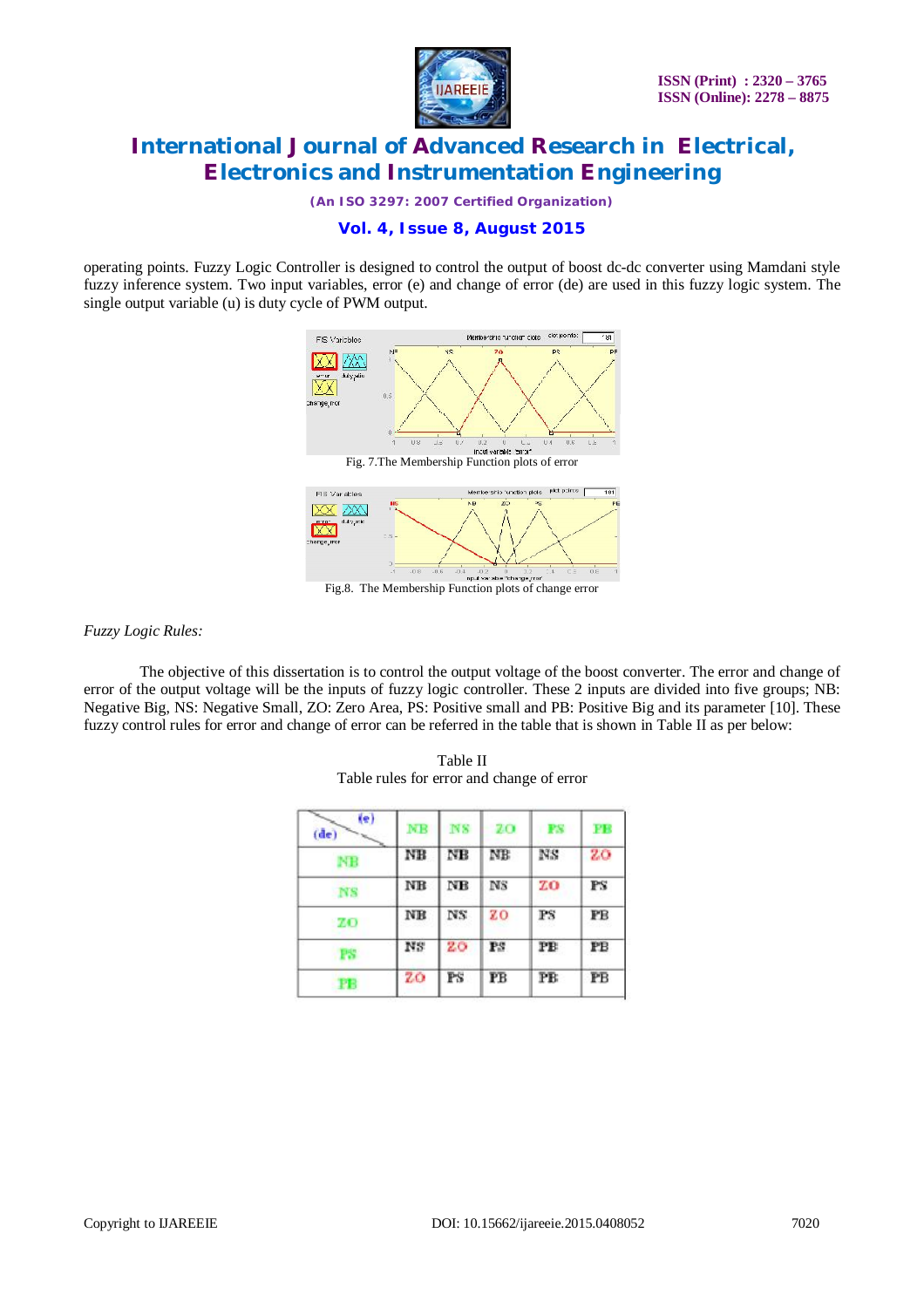

*(An ISO 3297: 2007 Certified Organization)*

#### **Vol. 4, Issue 8, August 2015**

#### **VI.MATLAB/SIMULINK RESULTS**

*Case 1: Performance of SHPF-TCR for harmonic generated load with fuzzy*



Fig.10.Simulink circuit for SHPF-TCR under harmonic generated load with fuzzy



Fig.11.Simulation results for source voltage, source current, load current, compensation currents and dc link voltage



Fig.13.harmonic spectrum for source current with compensation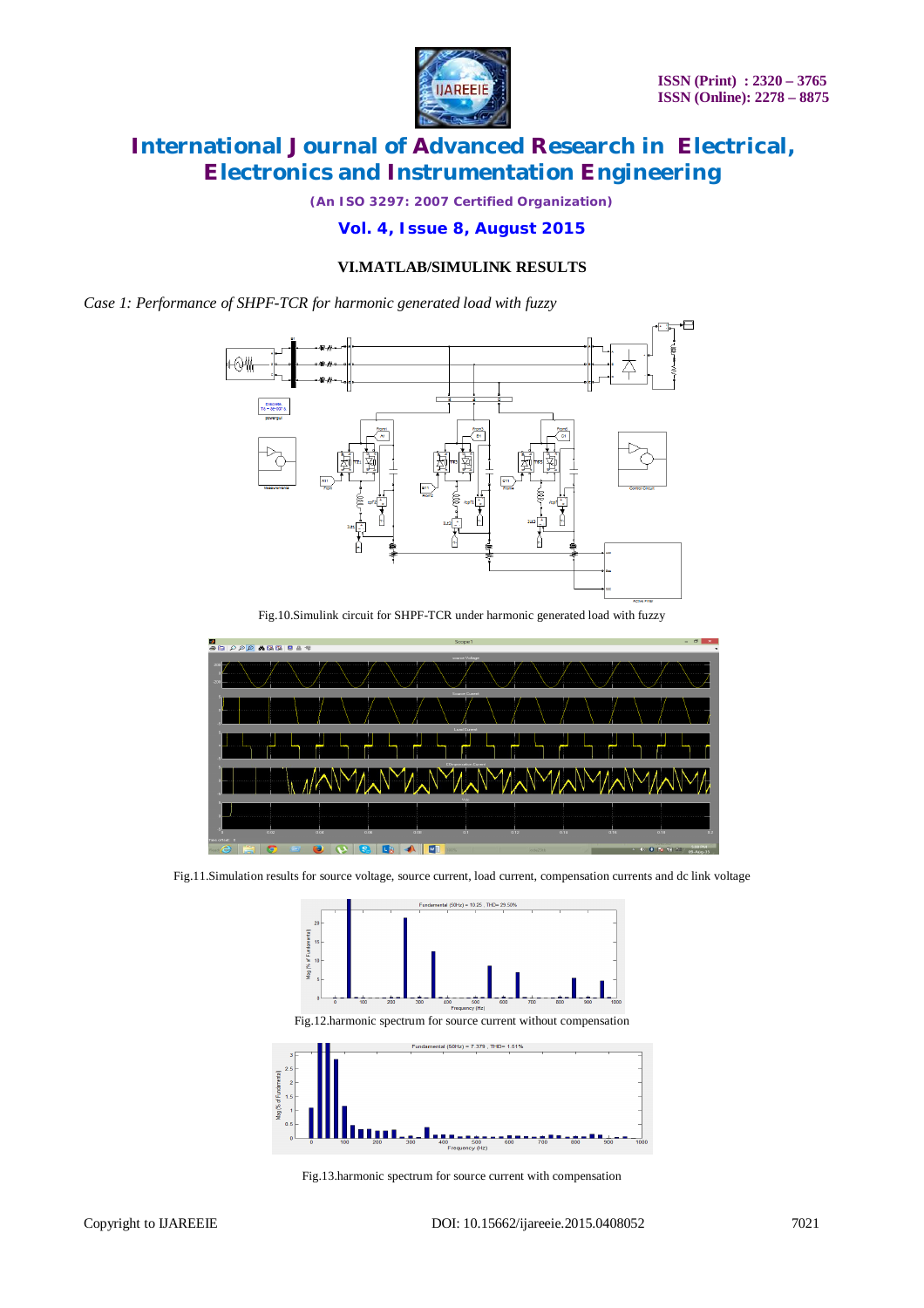

*(An ISO 3297: 2007 Certified Organization)*

#### **Vol. 4, Issue 8, August 2015**

*Case 2: Performance of SHPF-TCR for harmonic and reactive type load*



Fig.16.Simulink circuit for SHAF-TCR for harmonic and reactive type load



Fig.17.Simulation results for source voltage, source current, load current, compensation currents and dc link voltage



Fig.18.harmonic spectrum for source current with compensation

*Case 4: Performance of SHPF-TCR for harmonic generated load with fuzzy controller*

| searce Volume                                                          |       |                |                             |                   |                          |             |  |  |  |  |  |
|------------------------------------------------------------------------|-------|----------------|-----------------------------|-------------------|--------------------------|-------------|--|--|--|--|--|
| .                                                                      |       | .<br>          | .                           | .<br>             | .                        | .           |  |  |  |  |  |
| .<br>.<br>.                                                            | .<br> | .<br><br>.     | .<br>.<br>                  | <br>.             | .<br><b></b><br>.        | .           |  |  |  |  |  |
| <b>Source Current</b>                                                  |       |                |                             |                   |                          |             |  |  |  |  |  |
|                                                                        |       |                |                             |                   |                          |             |  |  |  |  |  |
| . <del>.</del><br>.<br><b>Participants and a state of the American</b> | .     | .              |                             | .<br><b>.</b>     | .<br>                    | .           |  |  |  |  |  |
| . <del>.</del>                                                         |       |                |                             |                   |                          |             |  |  |  |  |  |
|                                                                        |       |                | Load Current                |                   |                          |             |  |  |  |  |  |
|                                                                        |       |                |                             |                   |                          |             |  |  |  |  |  |
| <br>.                                                                  |       | <br>.          | ------------<br>.           | ---------<br><br> | _______<br><b>A</b>      | ----------- |  |  |  |  |  |
|                                                                        |       |                |                             |                   |                          |             |  |  |  |  |  |
|                                                                        |       |                | <b>COmpensation Current</b> |                   |                          |             |  |  |  |  |  |
|                                                                        |       |                |                             |                   |                          |             |  |  |  |  |  |
|                                                                        |       | . <del>.</del> |                             |                   |                          |             |  |  |  |  |  |
|                                                                        |       |                |                             | . <del>.</del>    |                          |             |  |  |  |  |  |
| <b>Vito</b>                                                            |       |                |                             |                   |                          |             |  |  |  |  |  |
|                                                                        |       |                |                             |                   |                          |             |  |  |  |  |  |
|                                                                        |       |                |                             |                   |                          |             |  |  |  |  |  |
|                                                                        |       |                |                             |                   |                          |             |  |  |  |  |  |
| 10.00                                                                  | 0.000 |                | 0.12                        |                   | <b>ALC: UNK</b><br>20.00 |             |  |  |  |  |  |

Fig.19.Simulation results for source voltage, source current, load current, compensation currents and dc link voltage